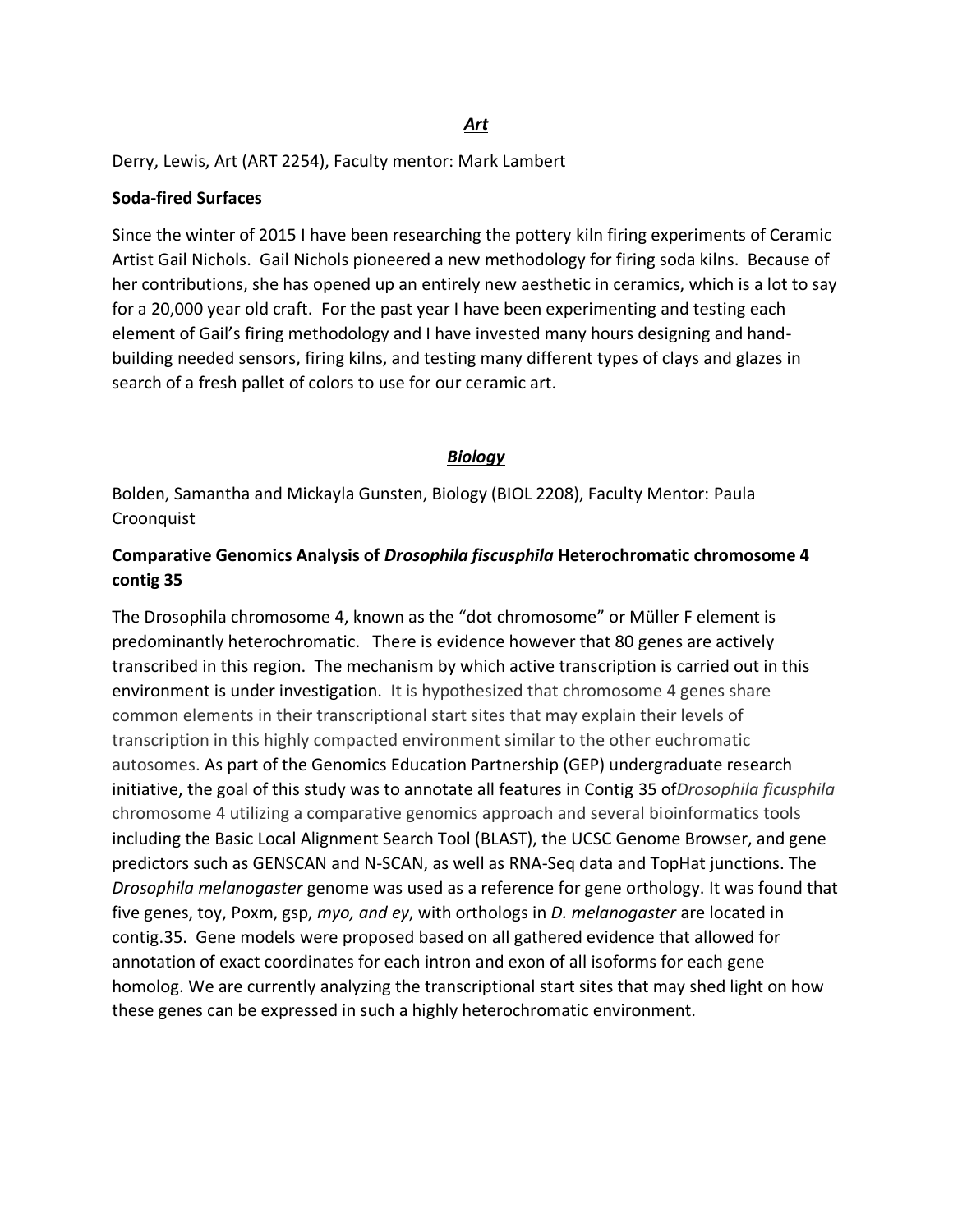Bridgeman, Mikayla, Erin Seeman and Jessica Howell. Biology (BIOL 1107), Faculty Mentor: Kristen Genet

### **Survivorship of Women in Different Climates**

As residents of a cooler state we were curious to see if there were any variations in survivorship in different climates. We came up with the central question: what is the effect of climate on the survivorship of women? Then, we hypothesized that there is a negative effect of a warm climate on women in urban areas, and predicted that individuals from a cool climate would have a greater survivorship than those from a warm climate. Humans fall under the type one curve for survivorship because they take care of their young until adulthood. We used online cemetery records to determine the age at death of 200 women from each climate category. We used this information to get a standardized number of individuals and then graphed and interpreted our results. The data showed that as women reached a greater age, those from the warmer climate had fewer survivors representing them.

Degler, Dyllon and Jasmine Johnson, Biology (BIOL 2208), Faculty Mentor: Paula Croonquist

# **Comparative Genomics Analysis of** *Drosophila ficusphila* **heterochromatic chromosome 4 contig 6**

The Drosophila chromosome 4, known as the "dot chromosome" or Müller F element is predominantly heterochromatic. There is evidence however that 2 genes are actively transcribed in this region. The mechanism by which active transcription is carried out in this environment is under investigation. It is hypothesized that chromosome 4 genes share common elements in their transcriptional start sites that may explain their levels of transcription in this highly compacted environment similar to the other euchromatic autosomes. As part of the Genomics Education Partnership (GEP) undergraduate research initiative, the goal of this study was to annotate all features in Contig 6 of *Drosophila ficusphila*  chromosome 4 utilizing a comparative genomics approach and several bioinformatics tools including the Basic Local Alignment Search Tool (BLAST), the UCSC Genome Browser, and gene predictors such as GENSCAN and N-SCAN, as well as RNA-Seq data and TopHat junctions. The *Drosophila melanogaster* genome was used as a reference for gene orthology. It was found that two genes*, ank, and CG3200*, with orthologs in *D. melanogaster* are located in contig.6 (contig6.001.1 & contig6.002.1). Gene models were proposed based on all gathered evidence that allowed for annotation of exact coordinates for each intron and exon of all isoforms for each gene homolog. We are currently analyzing the transcriptional start sites that may shed light on how these genes can be expressed in such a highly heterochromatic environment.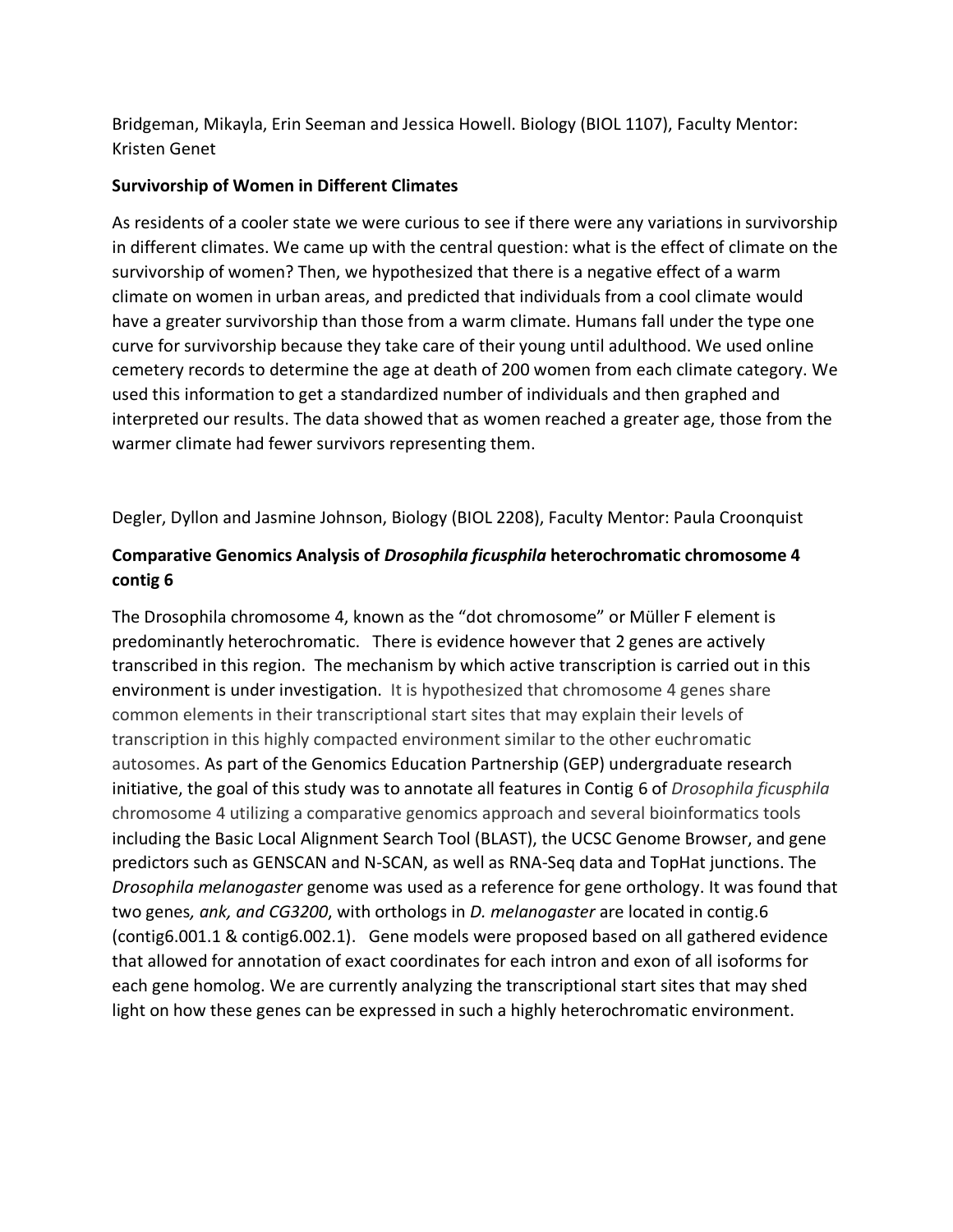Fields, Andrew and Alex Trombley, Biology (BIOL 2208), Faculty Mentor: Paula Croonquist

### **Comparative Genomics Analysis of** *Drosophila ficusphil***a heterochromatic chromosome 4 contig 19**

The Drosophila chromosome 4, known as the "dot chromosome" or Müller F element is predominantly heterochromatic. There is evidence however that 80 genes are actively transcribed in this region. The mechanism by which active transcription is carried out in this environment is under investigation. It is hypothesized that chromosome 4 genes share common elements in their transcriptional start sites that may explain their levels of transcription in this highly compacted environment similar to the other euchromatic autosomes. As part of the Genomics Education Partnership (GEP) undergraduate research initiative, the goal of this study was to annotate all features in Contig 19 of *Drosophila ficusphila*  chromosome 4 utilizing a comparative genomics approach and several bioinformatics tools including the Basic Local Alignment Search Tool (BLAST), the UCSC Genome Browser, and gene predictors such as GENSCAN and N-SCAN, as well as RNA-Seq data and TopHat junctions. The *Drosophila melanogaster* genome was used as a reference for gene orthology. It was found that two genes, *CG3285*, and *PMCA* with orthologs in *D. melanogaster* are located in contig 19. Gene models were proposed based on all gathered evidence that allowed for annotation of exact coordinates for each intron and exon of all isoforms for each gene homolog. We are currently analyzing the transcriptional start sites that may shed light on how these genes can be expressed in such a highly heterochromatic environment.

Gentle, Sam. Biology (BIOL 2230). Faculty Mentor: Kristen Genet

### **Long term Effects of Human Traffic and Land Improvements on Bald Eagle Population at Lake Coeur d'Alene, Idaho**

Lake Coeur d'Alene, Idaho is a popular wintering location of Bald Eagle (Haliaeetus leucocephalus). Many factors affect the populations of wintering Bald Eagles populations including food availability, human impacts, etc. Eleven sites were surveyed annually for adult and immature Bald Eagle populations in the Lake Coeur d'Alene area for twenty years. Sites had statistical analysis performed on them to determine relationships between site improvements, human foot traffic, primary road access and primary road access per shoreline. The only statistically significant difference found was between sites of low and high human foot traffic. Further geographical analysis is required to understand human development relationships and wintering Bald Eagle populations.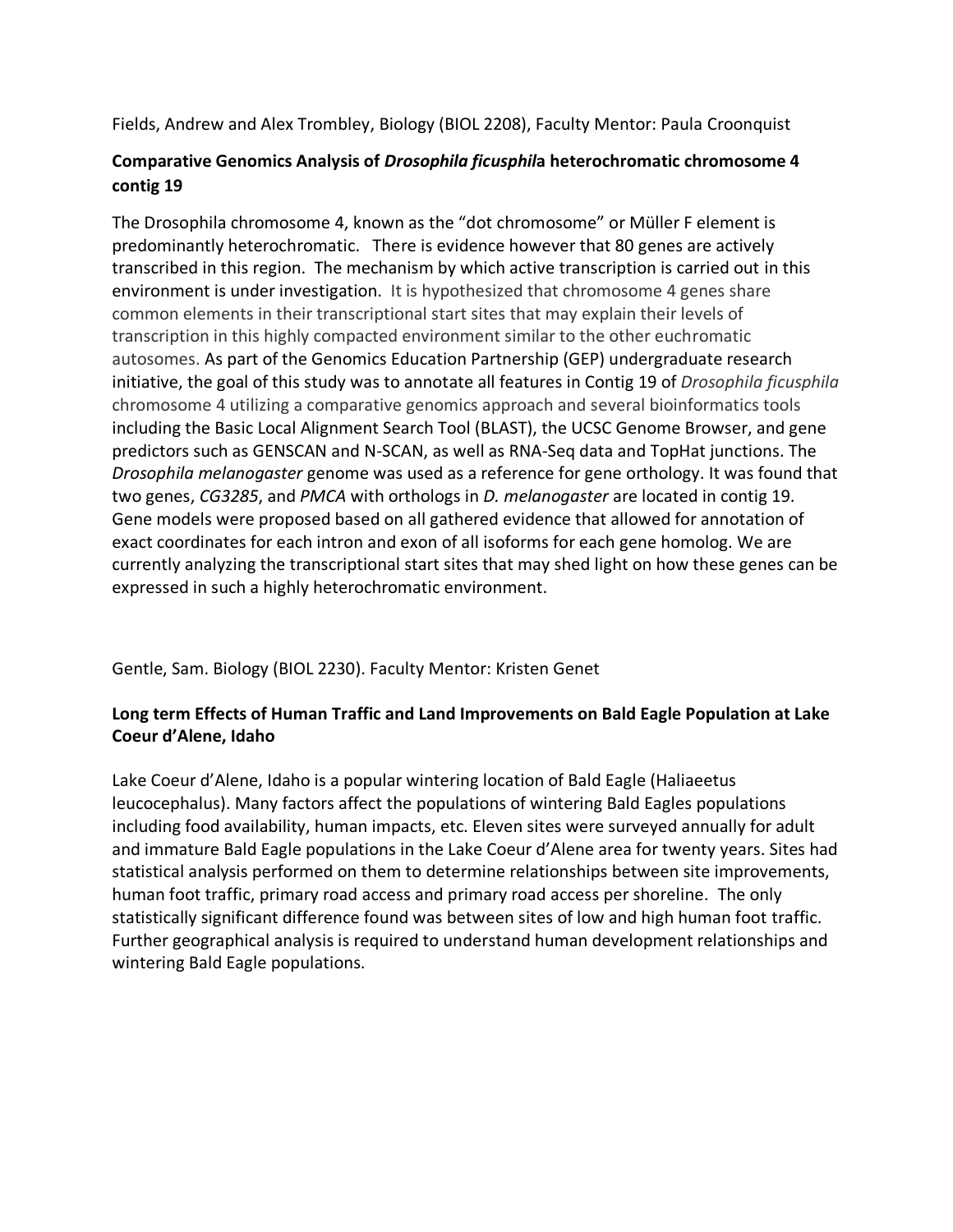#### Krier, Jared, Biology (BIOL 2201), Faculty Mentor: Debby Filler

#### **Fighting** *Mycobacterium* **with Viral Infection**

New reports of tuberculosis show it is becoming more drug resistant. One way to combat drug resistance is through phage (viral) therapy. Phage therapy uses viral infection of bacterial cells to kill the bacteria. This research, conducted in collaboration with the University of Pittsburgh, tests the ability of multiple phages to infect different strains of *Mycobacterium smegmatis*, a relative of the *Mycobacterium* that causes tuberculosis. Once developed, this project will be developed into a laboratory module for BIOL 2201 (Microbiology).

Larson, Rebekah. Biology (BIOL 2230, Directed Research in Biology), Faculty Mentor: Scott Danneman

#### **Resistance to Tetracycline and Erythromycin in** *Enterococcus* **from a Captive Wolf's Intestine**

*Enterococcus* is a bacterium that is able to live anaerobically, without the presence of oxygen. *Enterococcus* species are commonly found in the urinary and intestinal tracts of many higher mammals, including humans and a captive population of wolves. Increasing bacterial resistance to antibiotics is creating new challenges in both human healthcare and veterinary medical care. The focus of this experiment was to determine the resistance of an *Enterococcus* isolate against selected antibiotics. It was hypothesized that one or more of the antibiotics tested would be ineffective against the *Enterococcus* isolate. Spread plates were made with a broth culture from the isolate and a disk diffusion assay was performed. Zones of inhibition were measured, and resistance to tetracycline and erythromycin were noted. Polymerase Chain Reaction and gel electrophoresis were performed to assess the presence of selected resistance genes, and indicated that the tetracycline resistant gene TetM was present in the isolate.

Larson, Rebekah and Nguyen Tran, Biology (BIOL 2208), Faculty Mentor: Paula Croonquist

## **Comparative Genomics Analysis of** *Drosophila ficusphila* **heterochromatic chromosome 4 contig 46**

The Drosophila chromosome 4, known as the "dot chromosome" or Müller F element is predominantly heterochromatic. There is evidence however that 80 genes are actively transcribed in this region. The mechanism by which active transcription is carried out in this environment is under investigation. It is hypothesized that chromosome 4 genes share common elements in their transcriptional start sites that may explain their levels of transcription in this highly compacted environment similar to the other euchromatic autosomes. As part of the Genomics Education Partnership (GEP) undergraduate research initiative, the goal of this study was to annotate all features in Contig 46 of *Drosophila ficusphila*  chromosome 4 utilizing a comparative genomics approach and several bioinformatics tools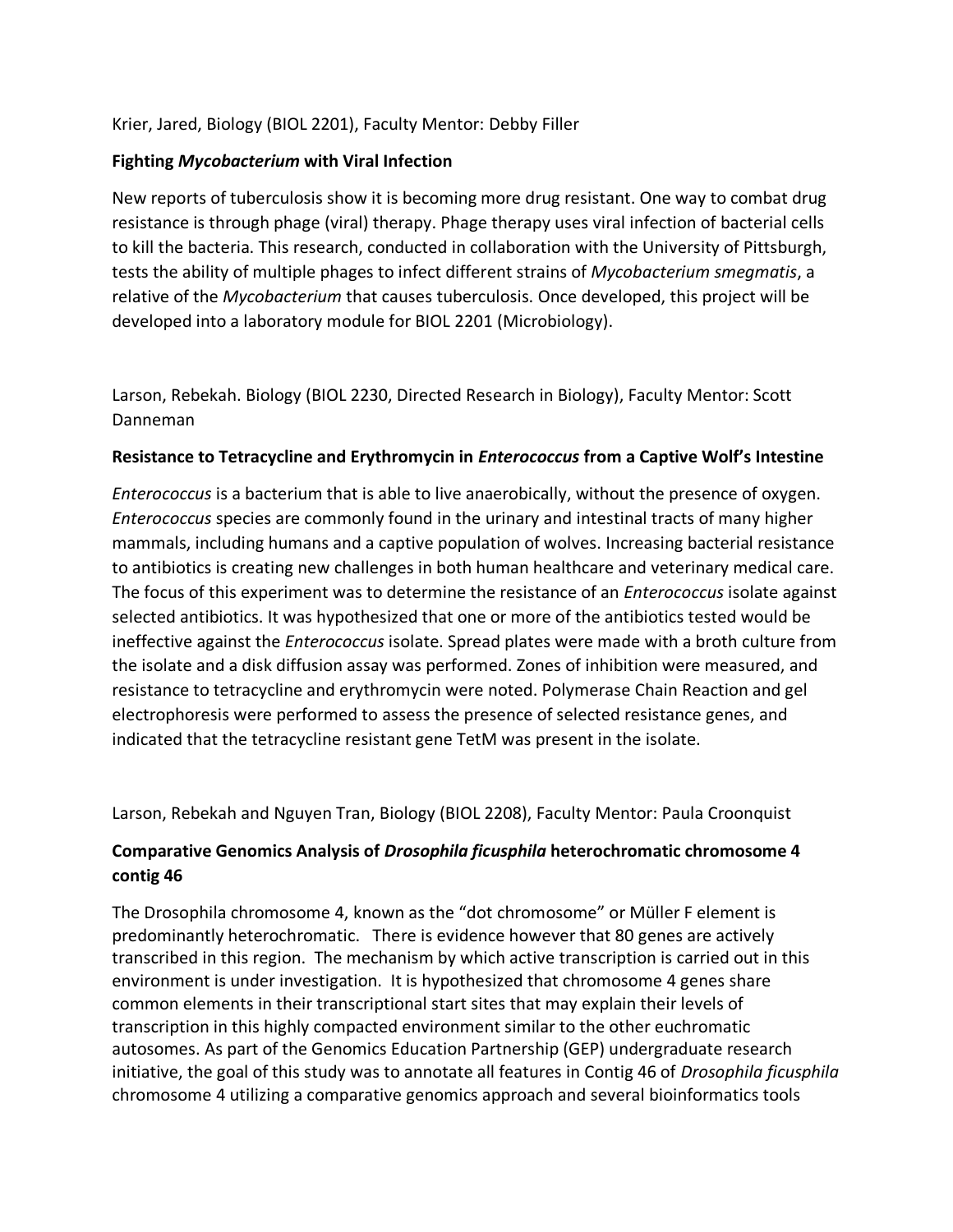including the Basic Local Alignment Search Tool (BLAST), the UCSC Genome Browser, and gene predictors such as GENSCAN and N-SCAN, as well as RNA-Seq data and TopHat junctions. The *Drosophila melanogaster* genome was used as a reference for gene orthology. Gene models were proposed based on all gathered evidence that allowed for annotation of exact coordinates for each intron and exon of all isoforms for each gene homolog. We are currently analyzing the transcriptional start sites that may shed light on how these genes can be expressed in such a highly heterochromatic environment.

LaVasseur, Steve. Biology (BIOL 2299), Faculty Mentor: Kristen Genet

## **Water Quality of Lochness Lake, Blaine, MN**

Lochness Lake in Blaine, MN has been monitored by the Rice Creek Watershed District, Metropolitan Council, and the City of Blaine since 2007. In 2015, responsibility for collecting data on water temperature, clarity, dissolved oxygen, and water samples for chemical analyses was turned over to a newly established partnership with Anoka-Ramsey Community College. From May through September, we visited Lochness Lake every other week to document chemical and physical features of the lake that were contributed to a statewide database used in water quality assessment. We were able to compare water quality from 2015 to previous years. These data will provide a baseline against which we can compare future monitoring data to assess the impact of increased business and residential development in the surrounding area.

LaZerte, Tyler, Biology (BIOL 1110), Faculty Mentor: Jennifer Braido

# **The Effects of Captive Predatory Species on the Behavior of Wild Animals Exposed Using Camera Traps**

The purpose of this investigation was to determine the effect of the presence of captive predatory species on the behavior of wild animals. Our study location was the Wildlife Science Center in Linwood, Minnesota. We hypothesized wild predatory species would be attracted to or inquisitive of captive predator species due to their natural relationships in common territory whereas wild prey species would avoid captive fauna due to their innate fear of predators. We deployed two camera traps in two distinct areas of our study location; one set at the entrance to the grounds along a driveway and a second set approximately seventy-five and one hundred feet from two predatory species' enclosures in a wooded area. Data was collected for five weeks and included organisms detected, proximity of each captured animal to the nearest enclosure, and activity of each species. Prey animals such as squirrels, rabbits, and opossums were predominantly detected by the camera closest to the enclosures while predatory species such as coyote and grey fox were almost equally detected by both cameras. Our findings indicate the presence of captive predatory animals has no significant effect on the behavior of wild animals, instead it is possible prey species feel safer in a wooded area with more cover availability whereas larger predatory species prefer the convenience of the trail provided by the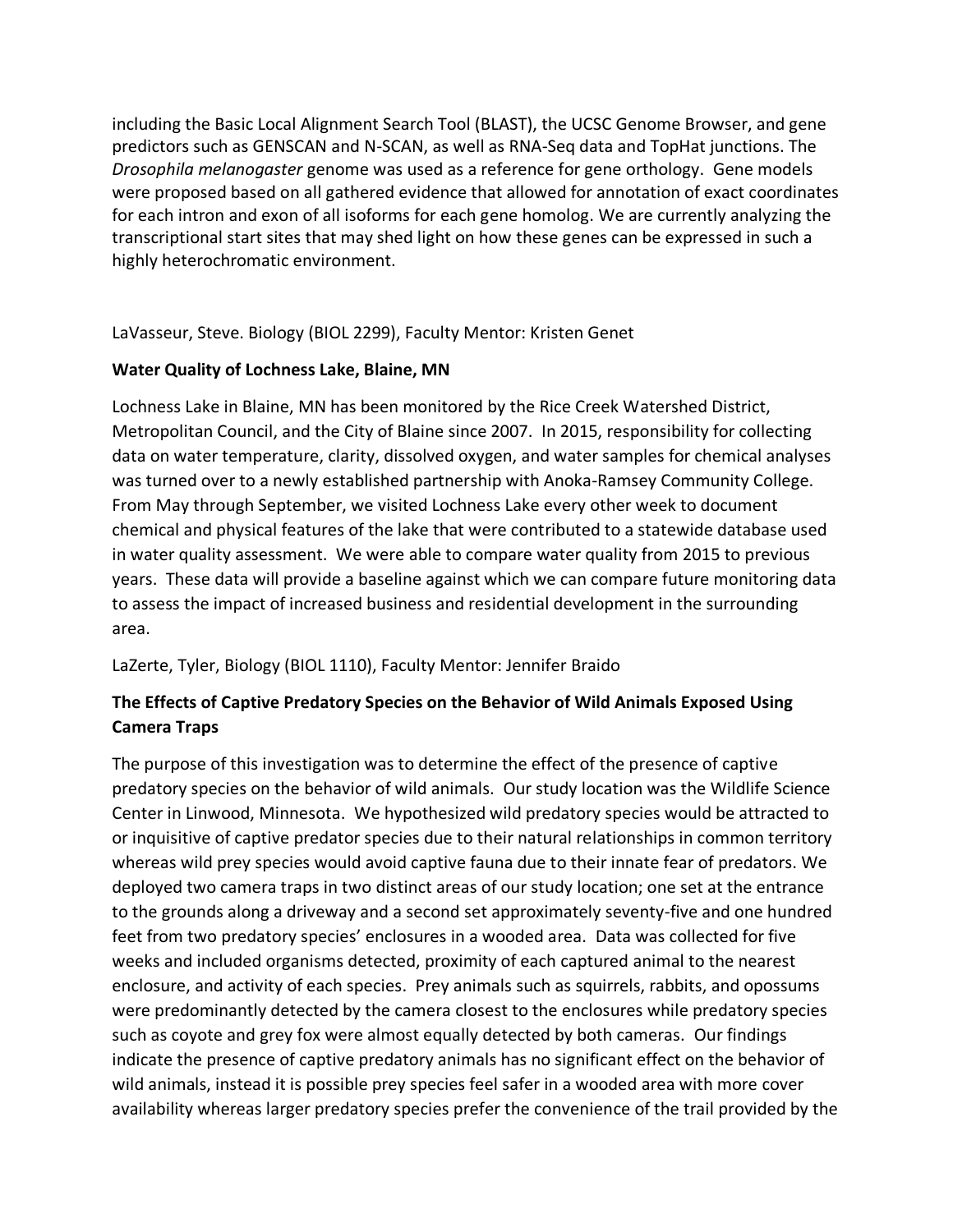driveway for movement along the grounds. Additional studies are needed to discern the effects of the presence of captive predatory animals on the behavior of wild animals.

Leng, Tyler, Biology, Faculty Mentor: Paula Croonquist

# **Genetic and Phenotypic Characterization of Woyotes: An Experimental Hybridization of Western Gray Wolf with Western Coyote**

The taxonomic identity of the historical western Gray wolf (*Canis Lupus)* and the eastern wolf (*Canis Lycaon*) remains controversial. Based on limited genetic data (la28 haplotype) shared by western coyotes (*Canis Latrans*) and western wolves, and it has been suggested that a cross between the two may have been the origin of eastern wolves. However, these two species do not mate in the wild. Scientists at the Wildlife Science Center, and Dr. David Mech collaborated to hybridize captive western wolves with western coyotes to elucidate the ancestry, genetics, and phenotypes of these two species and the hybrids. The mating produced a litter of six hybrid pups (woyotes). Our aim is to confirm genetically that the woyotes are hybrids, and ascertain admixture by utilizing and analyzing 21 ancestry informative SNPs. Our data indicates that the hybridization resulted from more than one sires' sperm's fertilization of the dam's ova, and these hybrids are indeed heterozygotes for wolf and coyote alleles. We hypothesized that if indeed hybridization gave rise to a new subspecies, that hybrid vigor and/or intermediate phenotypes would be displayed. The phenotypic study of the woyotes has taken several approaches; the identification of distal gut microbiota by a culture-independent assay that involves sequencing 16S rRNA encoding gene. Results suggest that the F1 woyotes may have an intestinal microbiome distinct from previous reports for gray wolves. Furthermore, we isolated total RNA from peripheral woyote and sire blood, sequenced it utilizing the Illumina platform, and are analyzing differential gene expression of hybrid to western wolf controls by bioinformatics. Semi-quantitative RT-PCR confirms that the *MAPK* and *BETA CATENIN* genes are differentially expressed in the hybrids when compared to control wolves. Further studies assessing morphology and behavior will shed light on whether phenotypic differences provide a heterozygote advantage for these hybrids.

Leng, Tyler and Janine Lundberg, Biology (BIOL 2208), Faculty Mentor: Paula Croonquist

# **Comparative Genomics Analysis of** *Drosophila ficusphila* **heterochromatic chromosome 4 contig 1**.

The Drosophila chromosome 4, known as the "dot chromosome" or Müller F element is predominantly heterochromatic. There is evidence however that 80 genes are actively transcribed in this region. The mechanism by which active transcription is carried out in this environment is under investigation. It is hypothesized that chromosome 4 genes share common elements in their transcriptional start sites that may explain their levels of transcription in this highly compacted environment similar to the other euchromatic autosomes. As part of the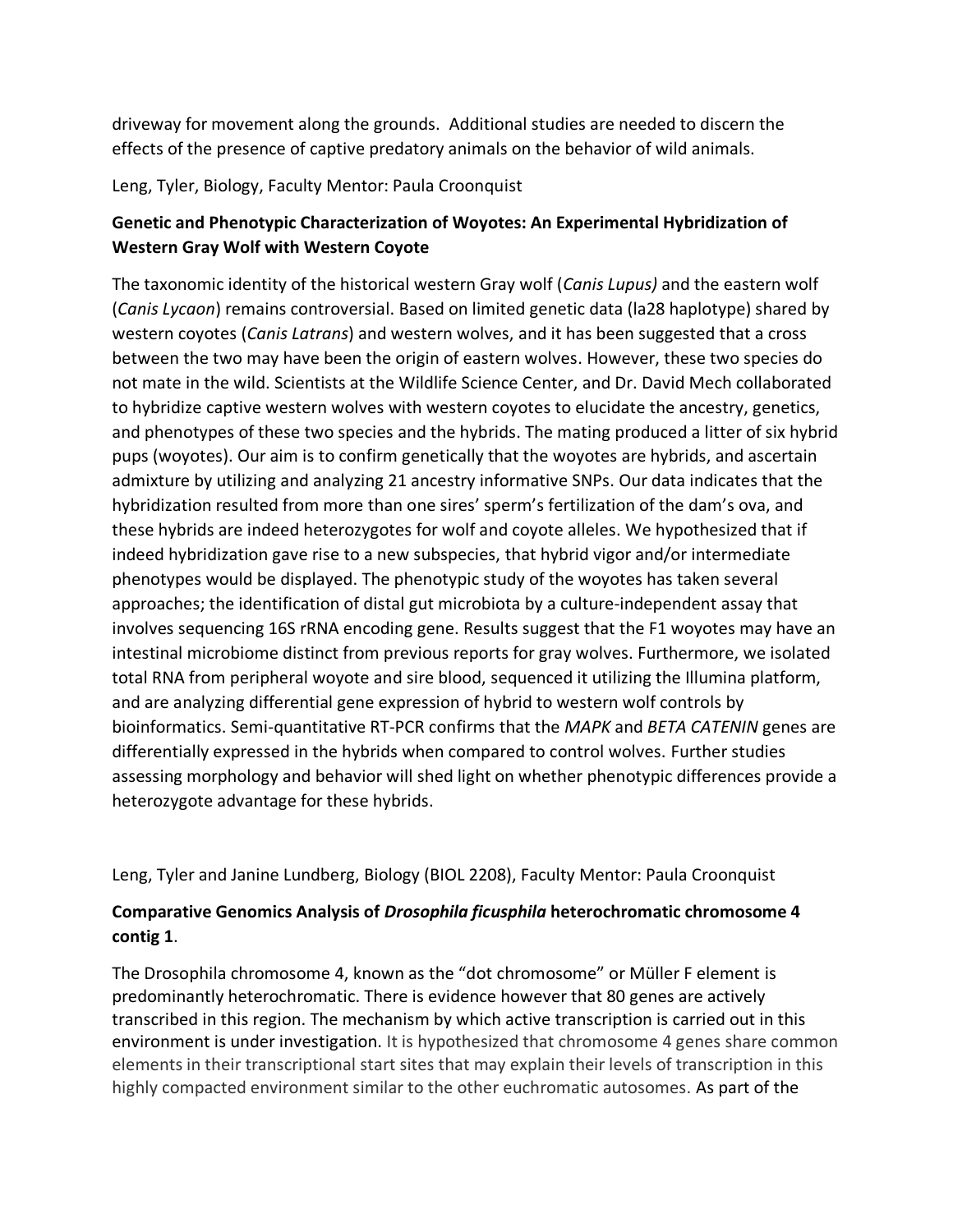Genomics Education Partnership (GEP) undergraduate research initiative, the goal of this study was to annotate all features in Contig. 1 of *Drosophila ficusphila* chromosome 4 utilizing a comparative genomics approach and several bioinformatics tools including the Basic Local Alignment Search Tool (BLAST), the UCSC Genome Browser, and gene predictors such as GENSCAN and N-SCAN, as well as RNA-Seq data and TopHat junctions. The *Drosophila melanogaster* genome was used as a reference for gene orthology. Gene models were proposed based on all gathered evidence that allowed for annotation of exact coordinates for each intron and exon of all isoforms for each gene homolog. We are currently analyzing the transcriptional start sites that may shed light on how these genes can be expressed in such a highly heterochromatic environment.

Leng, Tyler and Katherine Sprung, Biology (MAYO IMPACT Research Program), Faculty Mentor: Julie Readinger

# **Development of Bipolar Disorder in Fetus Caused by Low Progesterone During Pregnancy: LPS, TLR4, and TRYCAT Mediated Pathway.**

In patients with bipolar disorder (BD), several physiological changes are observed, including an underdevelopment of brain areas responsible for mood regulation, lower levels of serotonin and melatonin, and increased levels of pro-inflammatory cytokines. An increase in exposure to lipopolysaccharide (LPS) may be the cause for increased pro-inflammatory cytokines in BD. LPS binds to toll-like receptor 4 (TLR4) on the intestinal epithelium, which triggers a cascade of cytokine release, intestinal epithelial barrier dysfunction, and activation of TRYCAT pathways. Low levels of progesterone during pregnancy have been shown to lead to fetal exposure to LPS. It was hypothesized that low progesterone levels during pregnancy cause bipolar disorder in the fetus via exposure to LPS through a TLR4-mediated inflammatory response and activation of tryptophan catabolite (TRYCAT) pathways. TRYCAT pathways break down tryptophan, removing it from the synthesis of serotonin, melatonin, and other chemicals that have altered levels in BD, and some TRYCATS themselves also have neurodegenerative properties. The role that low progesterone during pregnancy has on BD development through this proposed pathway has not been previously investigated, which opens opportunities for new studies on diagnosis, treatment, and prevention.

Pham, Quynh and Rebekah Larson, Biology (MAYO IMPACT Research Program), Faculty Mentor: Paula Croonquist

# **Investigating and the Cell of Origin and Genetic Hits Required for Sporadic Fallopian Tube Epithelium Transformation to Ovarian Cancer**

Ovarian cancer is a leading cause of death among gynecological diseases. Recent studies have indicated the origin of High Grade Serous Ovarian Cancer (HGSOC) to be the epithelial cells of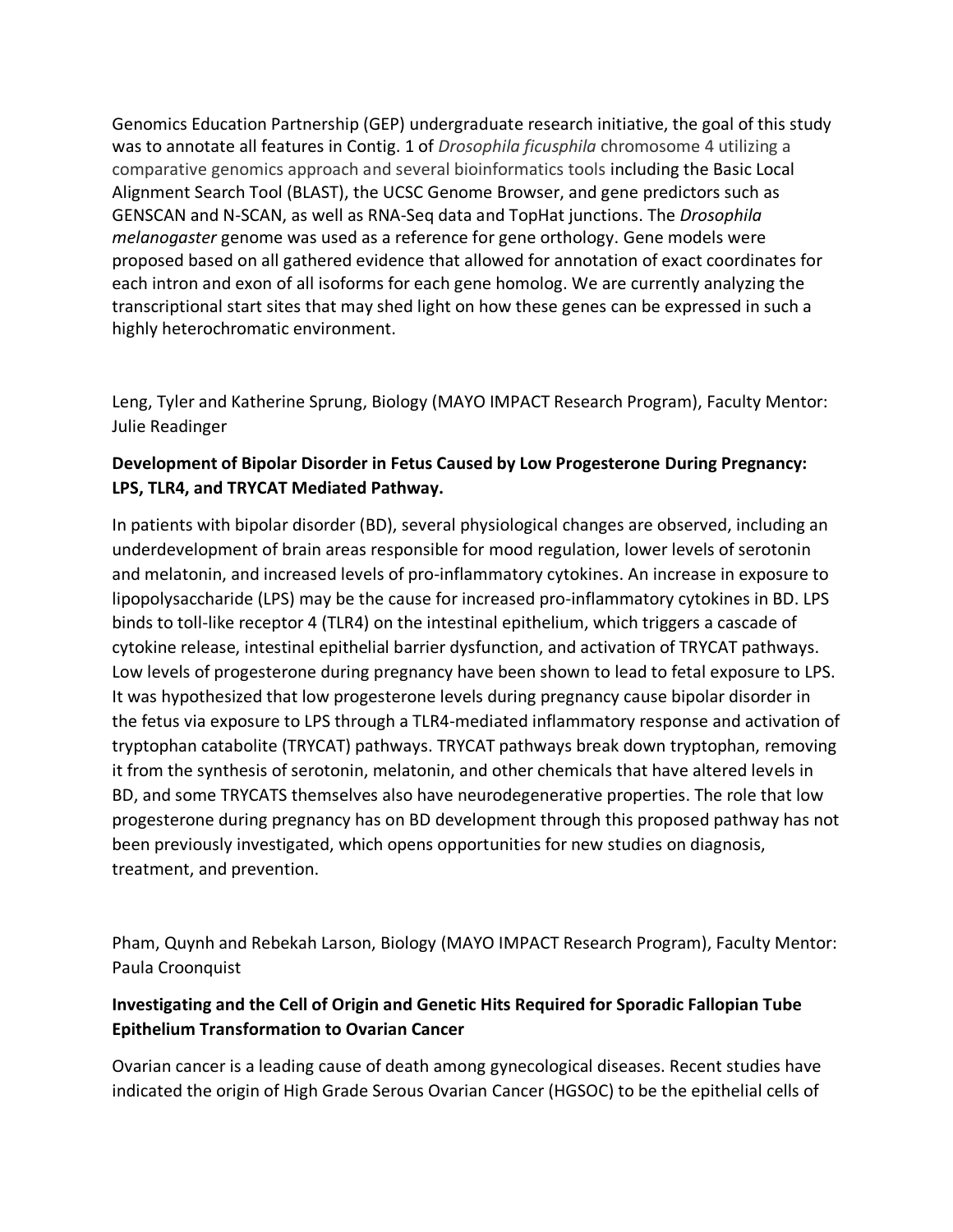the distal fallopian tubes rather than the ovaries. The number of stem cell divisions strongly correlates with higher cancer risk, mainly due to endogenous mutations (during DNA replication). Peg cells within the fallopian tube and the fimbriae are similar in ability to stem cells. Two important genes being considered in the oncogenesis of ovarian cancer are p53, which has a key role as a tumor-suppressor, and PI3K, a critical kinase in a pathway leading to cell proliferation and extended life of cells. We hypothesized that overexpression of constitutively active PI3K and loss of p53 activity in Peg cells are required lesions leading to fallopian tube epithelial cells (FTEC) transformation into ovarian cancer. A three-prong experimental approach including in vitro, xenograft and in vivo systems is proposed to test this hypothesis. Peg cells overexpressing constitutively active PI3K with loss of p53 activity in an in vivo mouse model, in which the cell that originates the tumor can be tracked (by GFP reporter expression) could determine whether these are the cancer stem cells and driver mutations respectively that give rise to and maintain HGSOC. Furthermore, combination therapy utilizing PI3K and ReACp53 aggregation inhibitors may prove most beneficial in treating HGSOC patients.

Schiller, David. Biology (BIOL 2208), Faculty Mentor: Paula Croonquist

### **Heterochromatic Hereabouts**

Will orally explain the process of gene annotation, heterochromatic regions of DNA, why annotation of this DNA matters (considering its heterochromatic state, why is there even anything to annotate?), and some of the more interesting aspects for my contribution to this project, the annotation of Contiguous Sequence 5.

Schiller, David, Andrew Fields, and Alexa DeFord-Mason. Biology (BIOL 1107), Faculty Mentor: Kristen Genet

# **Location Characteristics and Survivorship: Comparative Analysis of London and the Twin Cities**

London, England is one of the largest cities in the world, describable almost as a mega-city, while in Minnesota two sister cities that share metropolitan area, Minneapolis and St. Paul, exhibit but a portion the levels of urbanization London possesses. In this study, degree of urbanization was hypothesized to affect survivorship. The ages of people who died between 2010 and 2015 in random population samples of both London and the Twin cities were compared. Survivorship curves were utilized, demonstrating a negative correlation between survival rates and greater urbanization, supporting our hypothesis. Correlation is largely attributed to London's larger population density, creating a crowded and less hospitable environment; as well as higher than normal standard of living conditions in the Twin Cities.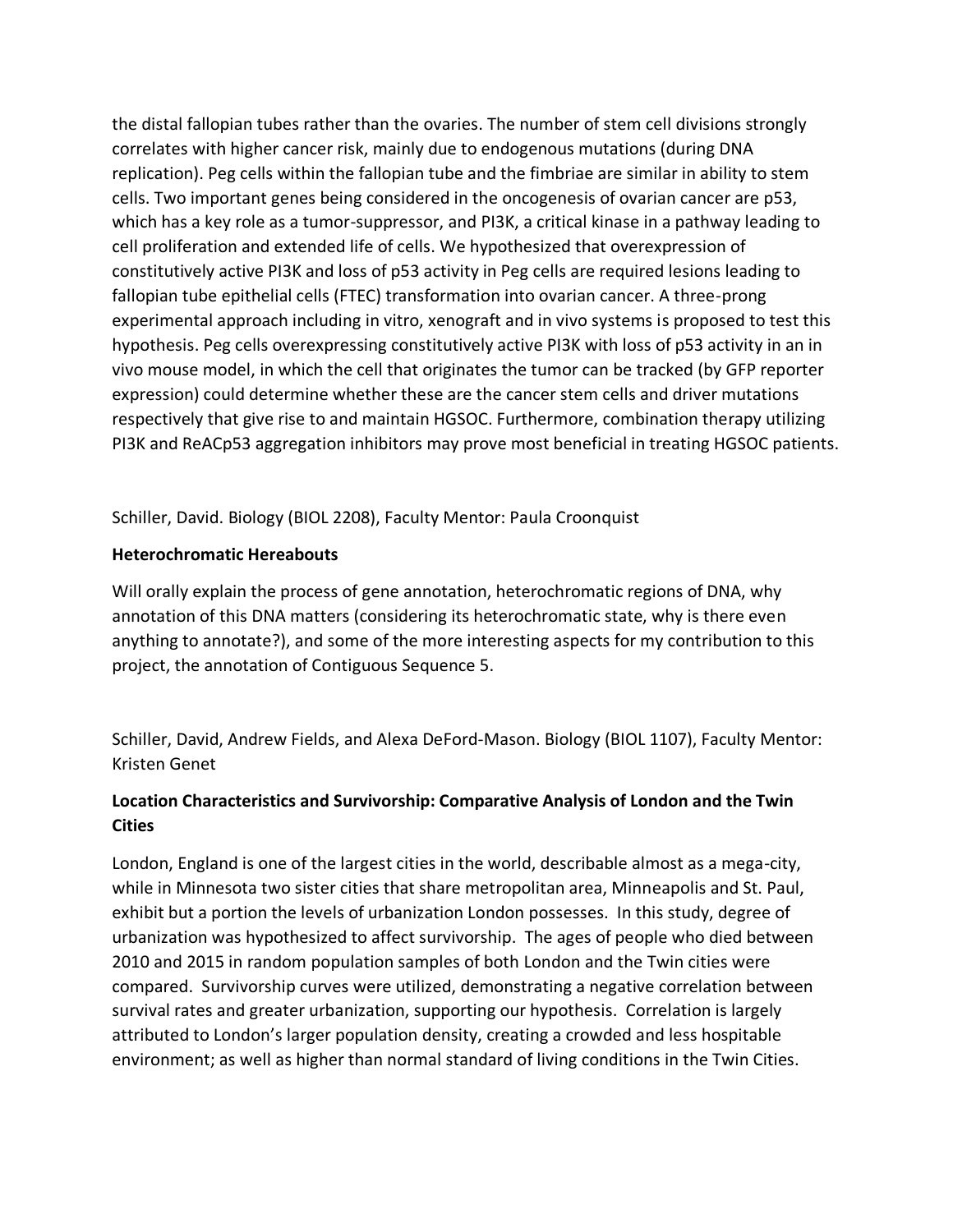## *English*

Havener, Kalie Havener and David Cocherell. English, Faculty Mentor: Jasmin Ziegler

### **The Internship: Working as Assistant Editors for Poetry City, USA**

*Poetry City, USA* is an annually published journal of poetry and prose on poetry open to all submissions. We have been publishing continually since 2011. Each issue is available on a limited basis in print, and free in cyber editions. One of our missions is to teach and nurture students in AFA in Creative Writing programs in the Twin Cities (Minneapolis and St. Paul) metro area. Our goal is to teach them how to be good readers, editors, and purveyors of poetry, and to help them as they navigate their careers and become poets, editors, publishers, teachers, et cetera. We have three resident editors who work with a staff of assistant editors affiliated with AFA in Creative Writing Programs at Anoka Ramsey Community College, Normandale Community College, and North Hennepin Community College.

#### *Music*

Pernula, Katie, Music (MUSC 1112), Faculty Mentor: Liz Kuivinen

**Breathe** (performance)

The main idea behind this song is the feeling of being terrified to give a piece of yourself away.

Porter, Joseph, Music (MUSC 1112), Faculty Mentor: Liz Kuivinen

**Tin-Man** (performance)

I am performing a song that I wrote called "Tin-Man" that is about someone who wants to have a heart again. We all lost someone we love, or miss someone we love, and I'm documenting that in this song.

Walbolt, Ben, Music (MUSC 1112), Faculty Mentor: Liz Kuivinen

**Circus Circle**

Depction of 'Addiction' in form of a song.

### *Philosophy*

Erickson, Summer. Philosophy (PHIL 1110), Faculty Mentor: Monica Janzen

**LOUD Team: Civic Engagement**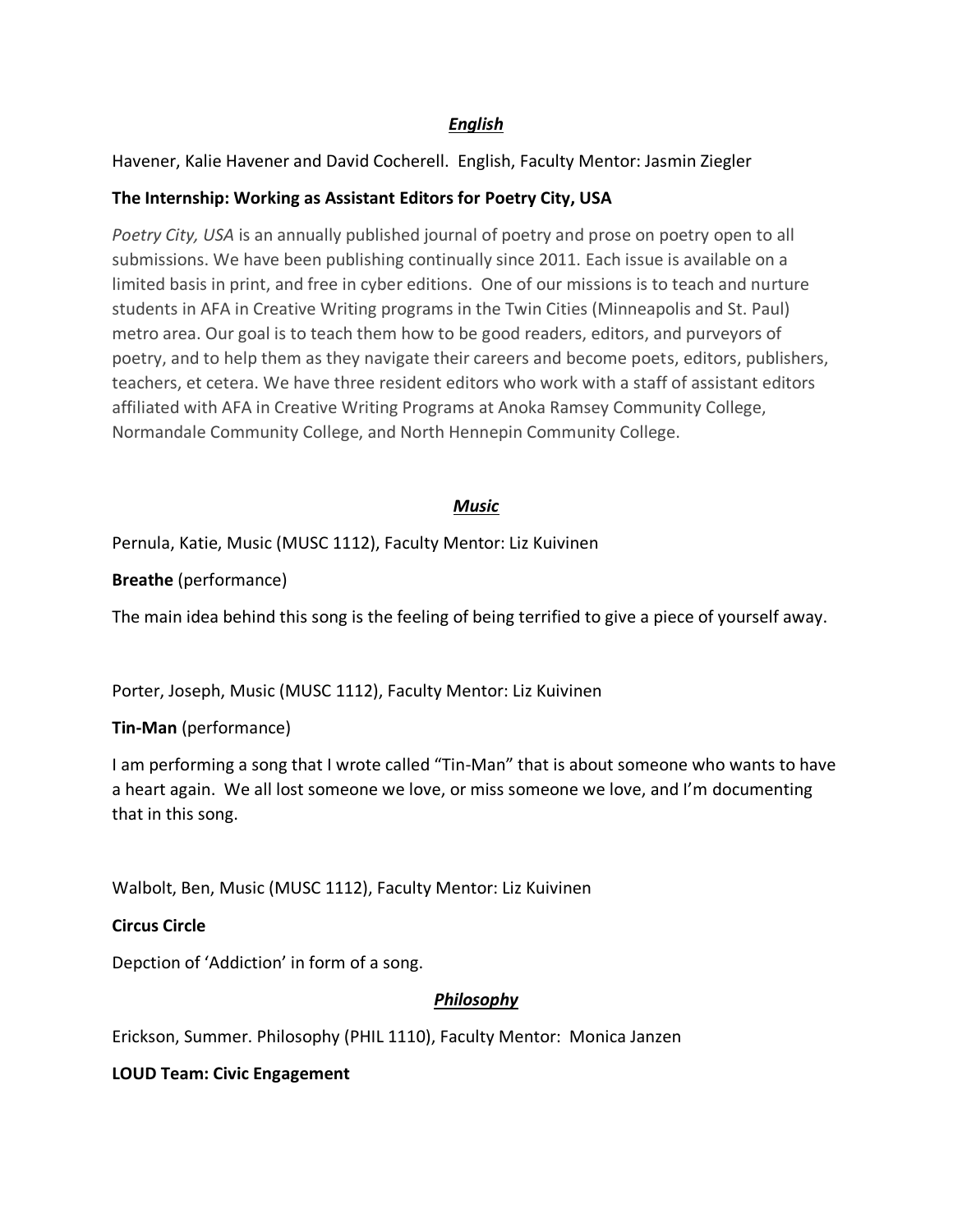In this project, I led a team of teenagers every other week, on Sunday mornings, in LOUD Team. I worked with children from Kindergarten all the way to Fifth grade. We organized songs to do with the kids, came up with and practiced actions (dance moves), and hung out with the kids before and during services. I also worked in other aspects of kid's ministry outside of LOUD at this point in time as well. Sometimes I was a small group leader, and helped lead a group of kid's in discussion about the lesson of that day. There are a variety of different things in children's ministry, and while worship is important, it is only a small part of what goes on. Making sure the kids have a safe place to go is a priority, and hanging out with them before and during service is vital to do that. I played games with them and sometimes even just talked to them. It all added up.

Megears, Andrew, Philosophy (PHIL 1110), Faculty Mentor: Monica Janzen

### **Run to Remember**

My name is Andrew Megears and I raised money for the Alzheimers Association. All of the money I raised was donated towards research to help better understand this disease which in turn will hopefully lead to a cure. To help promote this I ran on Saturday November 28th from 7am to 7pm around Lake Calhoun in Minneapolis. I accepted donations until December 7th, 2015, which is the first anniversary of losing my grandmother to this disease. I watched her suffer from it for years up until she passed and I felt like there wasn't much I could do to prevent it from becoming worse. This means a lot to me. Words cannot express how thankful I am towards anyone who contributed.

# *Physical Therapy Assistant*

Anderson, Denny and Steve Crooks. PTA (PTAC 2050), Faculty Mentor: Lisa Lentner

# **NeuroCom Smart Balance Master**

Dr. Nasher developed CDP – computerized dynamic posturography. Which uses a series of dynamic protocols to isolate and assess balance function deficiencies. This led to the development founded NeuroCom Int Inc. NASA partnered with NeuroCom to help pilots and astronauts with readjusting to earth's gravity. The simple task of standing upright requires complex cooperation of motor and sensory systems including visions, vestibular, and somatosensory (proprioception). Weakness in any of these areas can cause difficulties with balance. NeuroCom challenges patients using different testing to identify weak areas.

Bergman, ReBecca and Sarah Kinny. PTA (PTAC 2050), Faculty Mentor: Lisa Lentner

# **Muscle Energy Technique**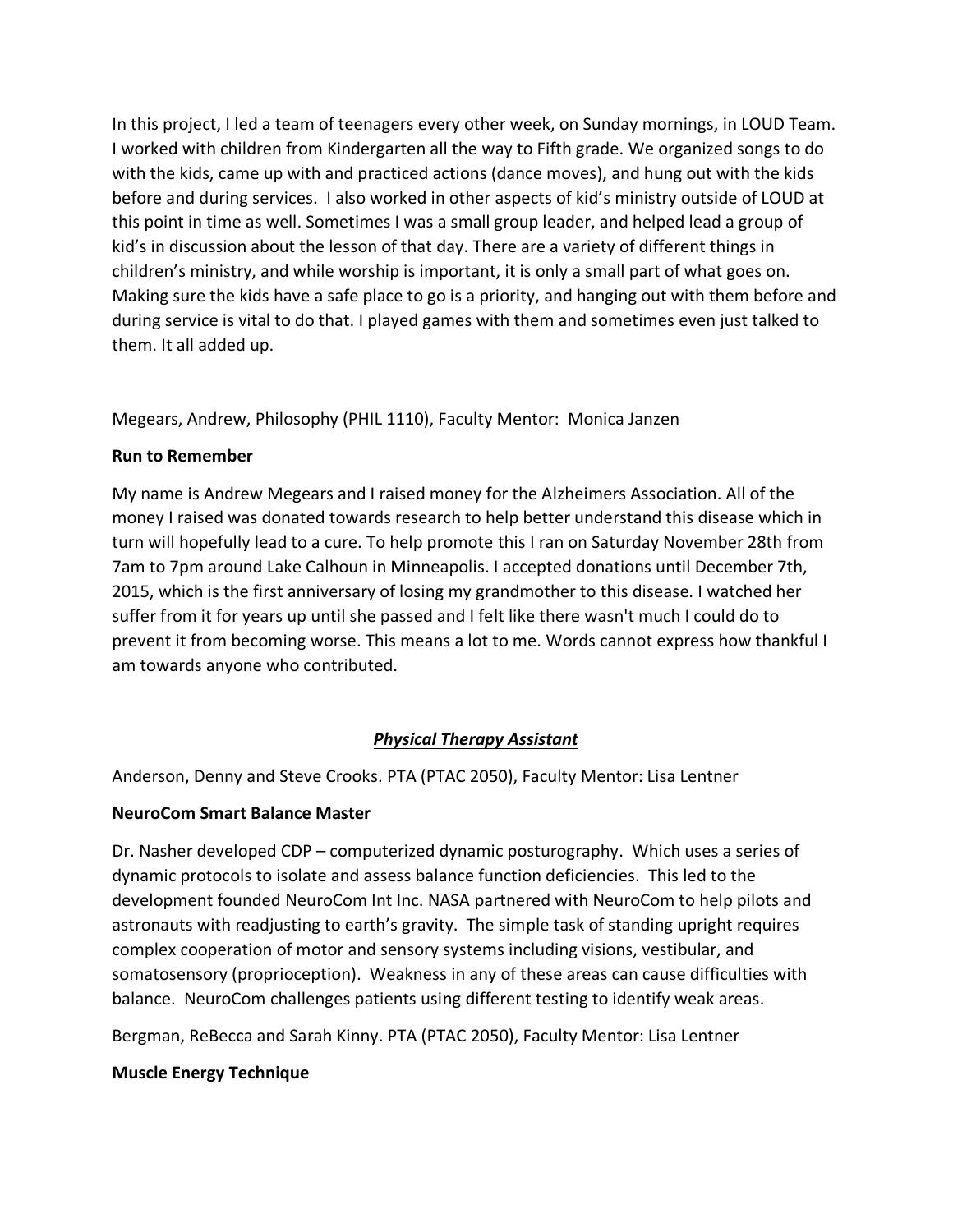Muscle Energy Technique (MET) is a direct and active therapy technique in which a patient isometrically contracts a muscle against therapist resistance. The patient is positioned to focus on activating muscles in as many planes of barriers as possible. MET has many goals including restoring normal tone in hypertonic muscles, strengthening weak muscles, preparing muscles for stretching, increasing joint mobility, and decreasing pain.

Henning, Alyson and Lisa Larson. PTA (PTAC 2050), Faculty Mentor: Lisa Lentner

### **Instrumented Assisted Soft Tissue Mobilization (IASTM)**

Tools assisting in the massage of connective tissues that are too deep or not as accessible with hands and fingers. It can also be used for tissue needing the amplifications effect of a tool to give a more efficient treatment. And tissue that is requiring stronger forces which can cause too much mechanical stress upon the therapist's joints; the use of tools can reduce or eliminate this stress. This therapy technique is used in conjunction with other therapies to decrease pain and increase a patient's range of motion.

Honomichl, Maribeth and Amber Mattson-Gruba. PTA (PTAC 2050), Faculty Mentor: Lisa Lentner

#### **Pilates**

Pilates has 6 original principles that will both establish and improve the quality of your workout: centering, concentration, control, precision, breathing, and flow. The benefits of Pilates include a mind-body workout, the development of a strong core, and increased flexibility. Pilates also conditions the body overall to improve sports performance and prevent injuries. Various equipment can be used to perform Pilates, but it can also involve simple exercises performed on a mat.

Hornberger, Joshua and Channing Ronallo. PTA (PTAC 2050), Faculty Mentor: Lisa Lentner

#### **Lymphedema**

Lymphedema is the increase in interstitial volume due to the accumulation of proteins which leads to swelling, adipose tissue hypertrophy, fibrosis, and debilitations. Lymphedema is treatable but if left untreated can lead to enormous limbs along with other tissue changes. Lymphedema is treated with exercises, wrapping, massage, pneumatic compression, compression garments, Kinesio Taping, and Combined Decongestive Therapy (CDT).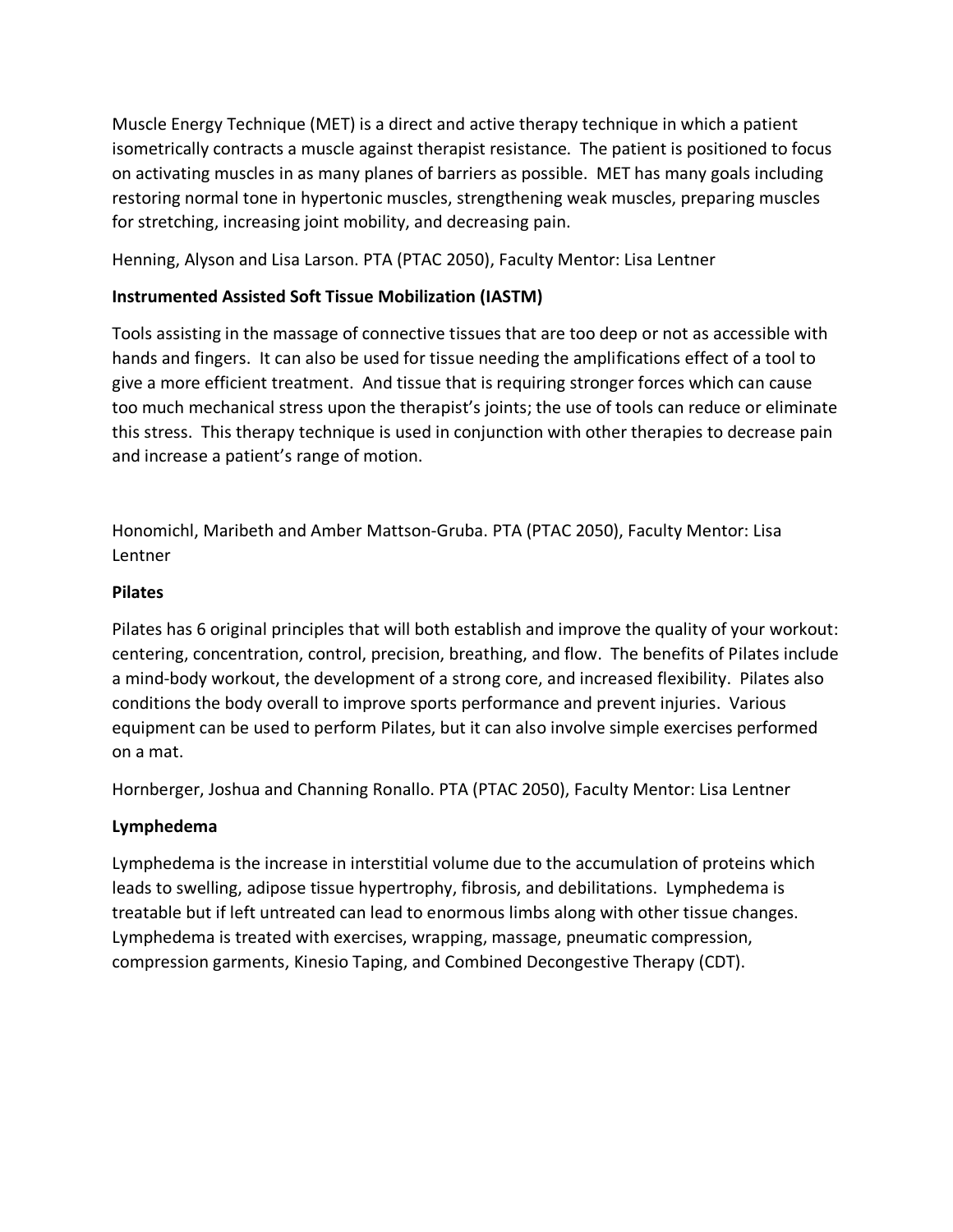Johnson, Anne. PTA (PTAC 2050), Faculty Mentor: Lisa Lentner

### **Knowledge of Physical Therapy: An On-Campus Survey**

The purpose of this study is "to better understand the perception the public has regarding the field of Physical Therapy." An example of the questions to be answered with this survey: "Are people able to differentiate between levels of education for PT vs. other health professions?" " Do people view PTs as practitioners of choice? And "Do people know the specialties that PTs and PTAs are able to treat?" This was a Qualitative Exploratory Research Study including an anonymous survey made up of 8 questions. The criteria for participants were they had to be 18 years or older. The student included students, staff, faculty, or other. Survey data was collected using online survey using Survey Monkey (emailed out to both campuses, Coon Rapids and Cambridge) and paper surveys given on campus.

Judd, Mike and Katheryn Jasken. PTA (PTAC 2050), Faculty Mentor: Lisa Lentner

#### **Alter-G**

Alter-G is an anti-gravity treadmill that enhances the ability of patients to recover faster and with less pain while reducing risk of further injury. It provides therapists with a precise way to track patient's progress. This device acts as both a rehab device and a wellness tool to entice patients to continue exercise beyond short term rehabilitation.

Kivel, Cori and Stephanie Thompson. PTA (PTAC 2050), Faculty Mentor: Lisa Lentner

### **Constraint Induced Movement Therapy**

Constraint Induced Movement Therapy (CIMT) forces the use of the affected side by restraining the unaffected side. The unaffected UR is placed in a sling or cast or mitt while the affected arm is repetitively and intensively used for a set number of weeks. During this time, cortical reorganization teaches the brain to grow new neural pathways overcoming the learned non-use of the affected. This therapy increases strength and quality of movement of the affected limb as well as increasing amount of use.

Knapp, Becky and Lisa Kapsner-Swift. PTA (PTAC 2050), Faculty Mentor: Lisa Lentner

### **LSVT BIG**

LSVT BIG is an evidence-based treatment program for patients with Parkinson's disease that focuses on the single goal of "moving BIG" with whole-body movements. These movements target amplitude instead of strength, balance, or flexibility. It requires high physical and mental effort on the patient's part to perform. Exercises are performed repetitively every day and should be continued to prevent a patient's regression or progression of the disease process.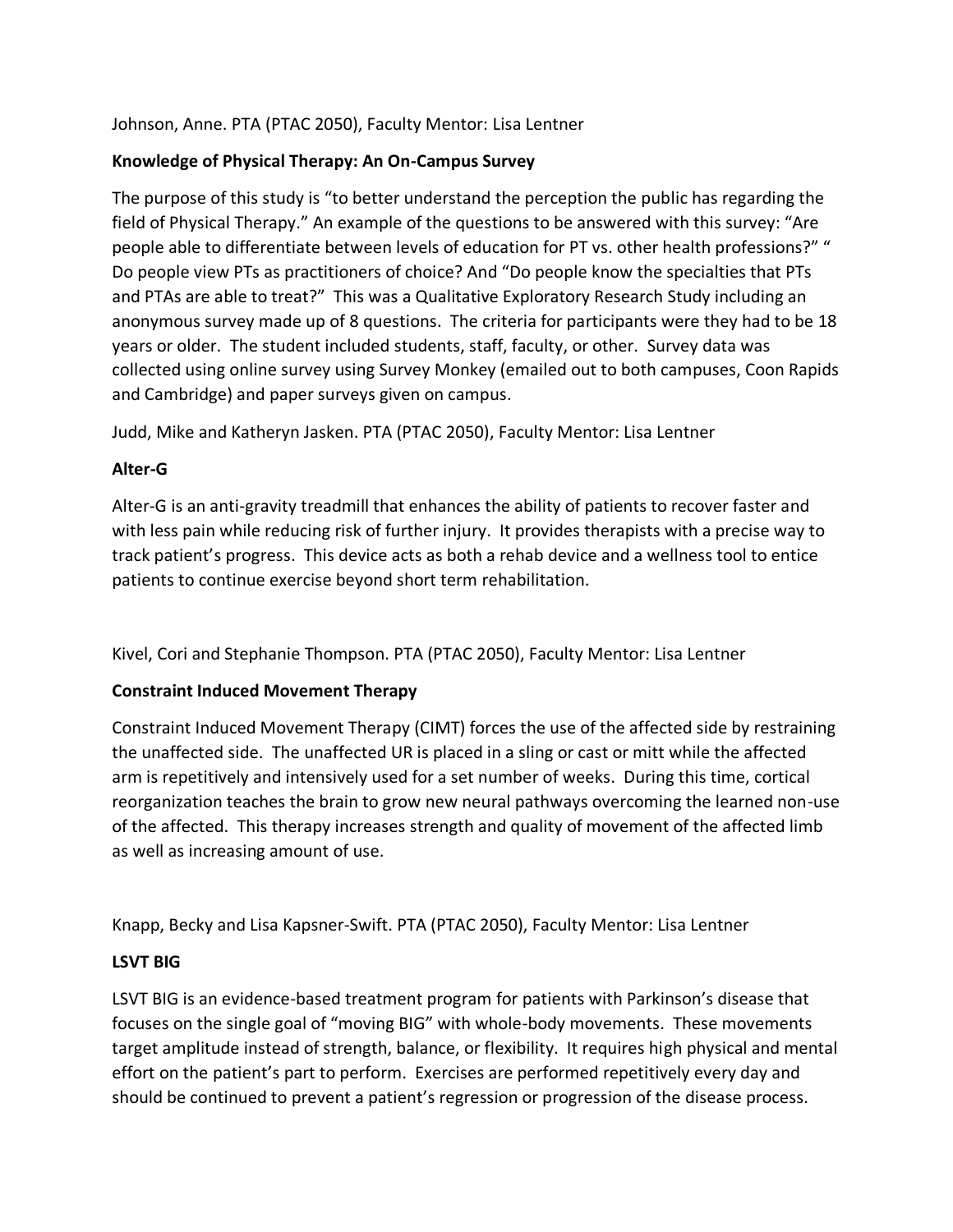Mather, Brooke and Kelsie Johnson. PTA (PTAC 2050), Faculty Mentor: Lisa Lentner

### **Wiihabilitation**

Wii-Hab is an interactive and health-centric video game software using the Nintendo Wii. It aids in improving a patient's balance, proprioception, hand-eye coordination, range of motion, mobility, and overall strength. This therapy is appropriate for all ages and adds fun variety to traditional therapy, increasing patient's interest and compliance in therapy. Wii-Hab can be used by Physical, Occupational, and Speech Therapists.

McCarthy, Meredith and Emily Nagy. PTA (PTAC 2050), Faculty Mentor: Lisa Lentner

## **Mirror Therapy**

Mirror Therapy was first used by Ramachandran in 1993 for amputees with phantom limb pain. A mirror image of the patient's unaffected limb is shown in sagittal plane is used to give the illusion that the affected limb is no longer affected. The patient performs ROM exercises with their unaffected limb while watching in the mirror and their affected limb covered. Using this therapy it was found that phantom spasms and pain were rapidly relieved 50% of the time.

Nolden, Ashley and Jessie Kalenberg. PTA (PTAC 2050), Faculty Mentor: Lisa Lentner

# **Mulligan's Concept**

Mulligan's Concept is a general term used describing Brian Mulligan's techniques, which include: SNAGS, NAGS, MWM. "Concept of positional fault": injuries or sprains may result in a slight positional fault to a joint which restricts or limits a physiological movement. Each technique has variable positions and glides based upon the area affected and what technique is performed.

Ray, Austin and Derrick Schwartz. PTA (PTAC 2050), Faculty Mentor: Lisa Lentner

# **Manual Therapy**

Manual Therapy is the manipulation or mobilization of soft tissue, myofascial tissue, or muscle. It can be instrument assisted or performed by hand. This therapy can be used to decrease muscle pain or tightness, release trigger points, perform myofascial release, and can aid in initiating the healing process for a chronic injury by increasing blood flow to the area. Manual Therapy can include trigger point therapy, active release, myofascial release, and cross frictional massage.

Schlangen, Angela and Lisa Barnes. PTA (PTAC 2050), Faculty Mentor: Lisa Lentner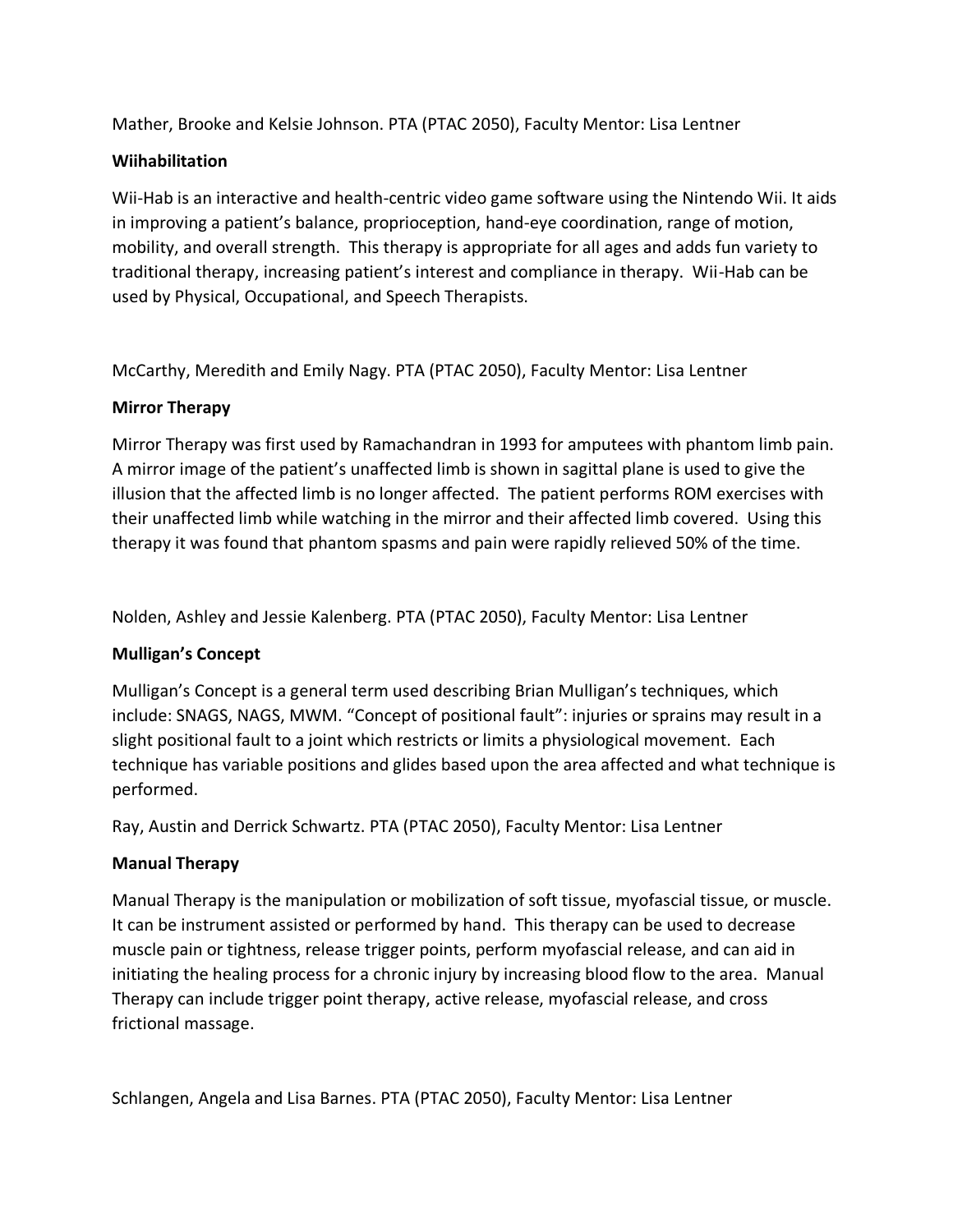#### **Yoga and Physical Therapy**

Yoga is a system of physical and spiritual techniques used to achieve balance and harmony within yourself, with others, and your environment. There are many different types of yoga; they all focus on synchronized breathing with movements. Yoga also encourages a sense of body awareness, and can be used for all ages. Its use can be adapted for any and all patient populations for use in various settings in Physical Therapy.

### *Political Science*

Abumayaleh, Huda. Political Science (POLS 1141). Faculty Mentor: Matt Schuster

#### **Food Origins Research Project**

I will be presenting my Food Origins assignment where I have researched different foods and where exactly they come from. I go into detail about the origins of food and explain the reasons for why some foods can be found and why some are difficult to find and could not be found. I researched and give detail of what is in the feed of animals and the environment they live in. I also go into detail about fruits and vegetables and the soil they are grown in.

Anderson, Nicole, Political Science (POLS 1141), Faculty Mentor: Matt Schuster

### **Origins Project**

My project was an origin project. We take for granted on numerous occasions of where our food or our stuff came from. It is taking an item (food or stuff) and tracing it back to the earth. For the food items where was the meat raised and if possible, what did it eat. The same is true for the other food/drink items what are they made of and where did they come from? Are they local or across the land or ocean borders? Upon doing the research, you find out the ease or difficulty of tracing the chosen item back to the earth. It also makes you more conscious of what is really in the food you consume on a daily basis. It may not change your eating habits but it will open your eyes to what you are putting on the table and in your body.

Haben, Carlie, Political Science (POLS 1141), Faculty Mentor: Matt Schuster

### **Origins Project**

The project I will be presenting is my food origins research I did as a part of my environmental politics class. During this project I was tasked with tracing back five food items back to the farm it was grown at. I started my search for food items at Trader Joe's and quickly learned I would have to look at the local food chain, so I went to my local Co-op where I found 2 of the 5 items. I surprisingly ended my search for foods at Coborns in Ramsey, MN where I found the remaining 3 foods. I then proceeded to compose email interviews to all the food companies I